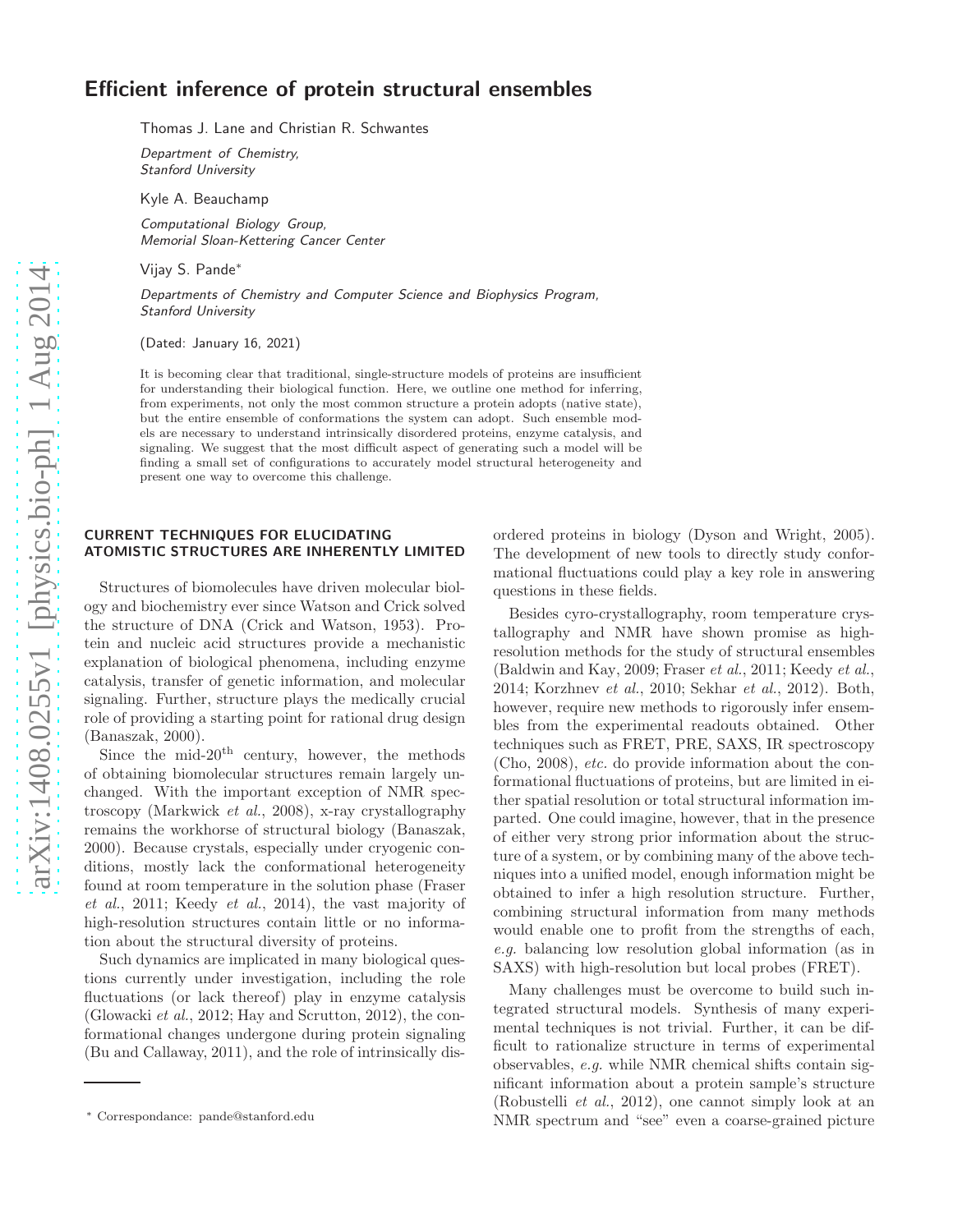of the structure. Finally, in general, the problem of determining a structure – much less a structural ensemble – from available data will be under-determined; there is simply not enough information in even the best experiments to fully specify atomic resolution of an ensemble of structures in a protein system. This makes the deduction of ensemble structural information from the raw data near-hopeless. On the other hand, the inverse problem – predicting experimental output given a model of the structure – is generally possible (though sometimes challenging). Therefore, a natural approach to the interpretation of structurally rich experiments is to generate putative models, then test those models for consistency with the data. Many such approaches have been employed in the past (Choy and Forman-Kay, 2001; De Simone et al., 2009; Marsh and Forman-Kay, 2009; Shen et al., 2008; Trabuco et al., 2008; Vendruscolo, 2007; Zhang et al., 2007)

Here, we outline a way to perform two tasks simultaneously: first, interpret complex experimental data directly as an equilibrium ensemble of structures, and second, rigorously integrate information from many different experiments into a single model. We call this combined project "integrative modeling". Previous work along these lines has been pursued and will be discussed momentarily.

### PROBLEM STATEMENT

Our goal is to extend structural biology by focusing not only on the single most probable equilibrium conformations of macromolecules, but the set of all "important" conformations at equilibrium. For such a project to be successful, we need to define specifically what the final model will look like and what difficulties must, in general, be overcome by a method aiming at that endpoint.

The end result of any ensemble modeling project will be a set of conformations and their associated Boltzmann weights. The conformations should be important in the sense that they are as representative as possible of the entire Boltzmann distribution, such that for a finite set of structures  $\{x_i\}$ , things like expectation values over the Boltzmann distribution are well approximated by a finite sum over those structures. That is, for an arbitrary function of the system coordinates  $g(\mathbf{x})$ ,

$$
\int p(\mathbf{x}) g(\mathbf{x}) dx \approx \frac{1}{N(k)} \sum_{i=1}^{k} p(\mathbf{x}_i) g(\mathbf{x}_i)
$$
 (1)

Where N is an appropriate normalization constant. We could also envision extending this requirement to higher moments, replacing each  $g$  with  $g^n$ ; such a model would capture not only mean properties of the system, but also low-order fluctuations around that mean. We are not suggesting (1) as a specific metric by which to judge models – indeed, we never specified  $q$  – but rather as a statement of the kinds of things we would hope ensemble models would get right.

This implies that an ensemble modeling project consists of two parts. First, one needs to be able to assign Boltzmann probabilities to given conformations – compute  $p(x)$  for any x. Second, one needs to generate a discrete set of structures  $\{x_i\}$  such that things like (1) are well approximated.

Efficient generation of these structures is the truly hard part of ensemble modeling. One wants to choose a small number of structures in order to keep the model simple and interpretable, but enough structures to satisfy (1). Clearly, if a relatively small number of structures are to be chosen, the intuition built by (1) tells us that in the absence of particular constraints, we should choose those that have a high Boltzmann weight  $p(x)$ . If, however, we know a priori that we wish to probe a particular property of the system – a specific  $g(\mathbf{x})$  – then it might also behoove us to find structures that span the range of values of that function.

Previous methods for ensemble inference have focused on the idea that a set of structures can be generated randomly or from some prior information (such as an empirical forcefield) and then weighted according to some model for  $p(x)$ , based on experimental data, later on (Fisher and Stultz, 2011). We believe this paradigm inherently limits the efficiency of ensemble inference. If, by chance or good choice, the prior ensemble models the experimental output well, and requires only minimal re-weighting for perfect agreement, then this method is viable. This means, however, our experiments have not substantially furthered our knowledge of the structural heterogeneity of the system. Either the experimental data impart little information, or the original model of the ensemble was already quite good.

Alternatively, the experimental data may be inconsistent with the prior ensemble – in this case, if the number of structures is small, the ensemble may poorly represent the most stable regions of configuration space. If the number of structures is large, a good model may be obtained, but it is likely that the vast majority of the Boltzmann weight will be concentrated on a small subset of structures. This means that the vast majority of structures are inconsequential, but time was spent computing and evaluating them, an inefficient and unnecessary scheme.

We suggest that, as a default when modeling ensembles, structures should be chosen for inclusion in the model based on their Boltzmann weight. This can readily be done by running a Monte Carlo or molecular dynamics simulation in the potential dictated by the model for the Boltzmann weight,  $V(\mathbf{x}) \propto -\log p(\mathbf{x})$ . There may be cases, such as when one specific system property or observation is particularly important, when this may not be the most efficient scheme. Without additional information, however, it is an excellent place to begin.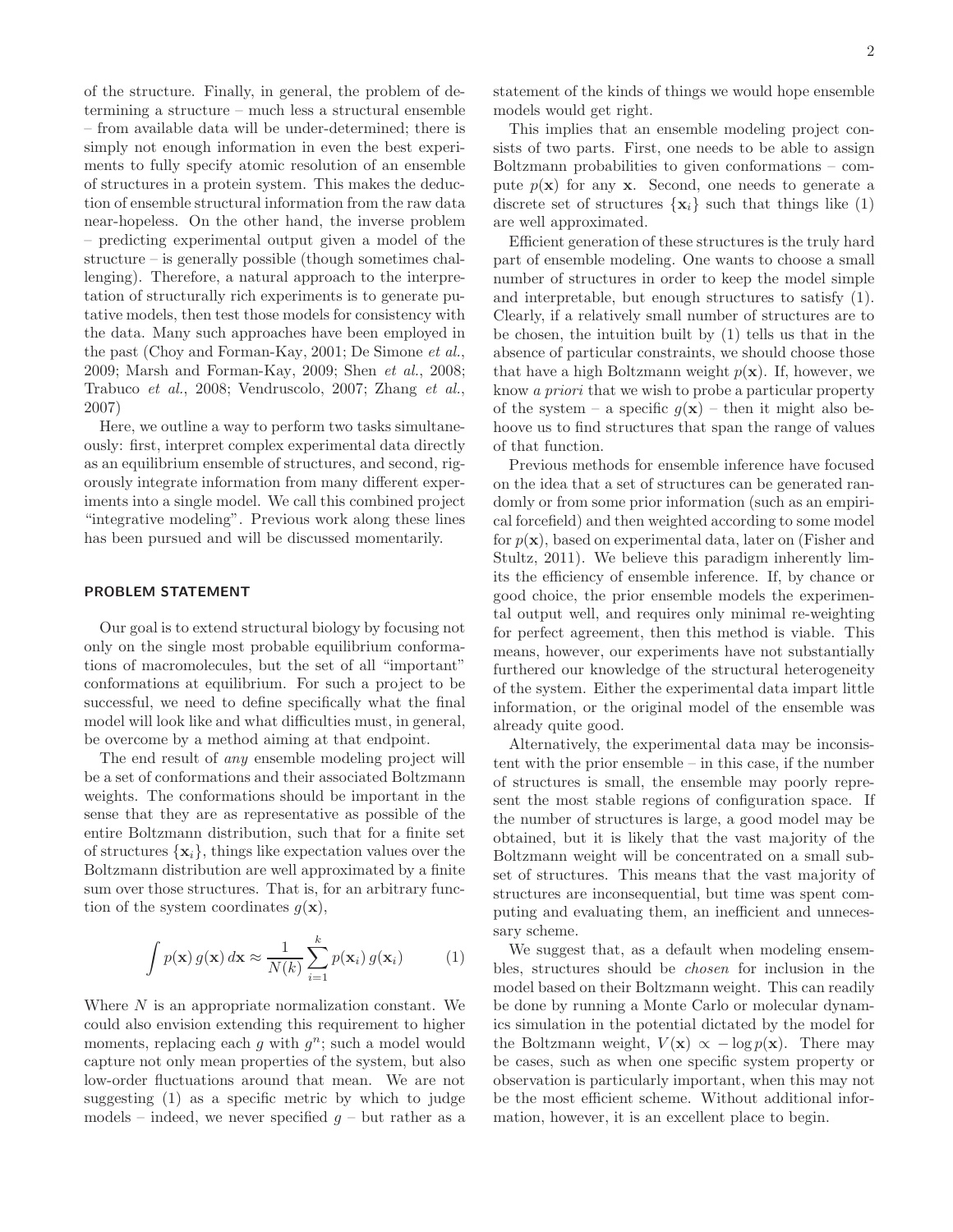Sampling directly from an inferred Boltzmann ensemble opens up the exciting possibility of *directly interpret*ing experiments without the need for a specific form of the prior. If structural samples are generated from a prior, then the prior must contain significant information such that it overlaps with ensembles consistent with the experimental information included in the ensemble model. When sampling directly from a posterior Boltzmann distribution, however, this requirement is alleviated. One could imagine running simulations where the prior is a minimal potential, perhaps enforcing only protein primary sequence through bond length and angle constraints. Such a model highlights an important philosophical aspect of the protocol suggested here – we envision ensemble models as a way to infer structures from experimental data, not just a method for correcting simulation errors.

### Previous Work

While we don't wish to provide a comprehensive review of previous work in both integrating multiple experiments and ensemble modeling, there have been important advances that we build on, and understanding this previous work should help the reader place our ideas in a broader context.<sup>1</sup>

The foundation for integrative modeling has been welllaid. As early as 2005, Rieping, Habeck and Nilges pointed out that thinking of structure inference in a Bayesian framework could be a fruitful avenue for integrating different experimental techniques into a combined model. This has lead to a body of theoretical and modeling work (Habeck et al., 2005; MacCallum et al., 2014; Rieping et al., 2005), but the approach has yet to be widely employed to determine structures. Our ideas build directly off theirs, but expands these ideas to modeling entire ensembles rather than single structures, an idea that has lead to a variety of related models (Beauchamp et al., 2014; Fisher and Stultz, 2011; Huang et al., 2010; Olsson et al., 2013, 2014; Pitera and Chodera, 2012).

Regarding ensemble modeling, two primary techniques have been thus far pursued. The first is to implement distance restraints into MD simulations to enforce experimental restraints. The second has been to weight or select structures from a pre-selected library of structures to generate an ensemble consistent with experiments. These techniques have successfully been able to reproduce "test" ensembles, generated from simulated data

(i.e. experimental outcomes are predicted from a simulated ensemble, and then the method attempts to reproduce the ensemble only from these experimental observables). They are nicely reviewed by Fisher and Stultz (Fisher and Stultz, 2011), though work has continued since 2011, *e.g.* (Olsson *et al.*, 2013, 2014).

Our work demonstrates that these two ideas, both incorporating many experiments in a Bayesian framework and modeling ensembles, can be naturally combined. Further, we suggest that the Bayesian inference necessary to infer an ensemble model can be efficiently conducted by leveraging the well-developed techniques of molecular simulation. Recently, this idea has been implemented to study the structure of simple electrolytes (White and Voth, 2014).

### **THEORY**

We gently extend previous work (Beauchamp et al., 2014; Habeck et al., 2005; Pitera and Chodera, 2012; Rieping et al., 2005), to prescribe an efficient protocol for modeling structural ensembles. This work contains two main advances. First, our model accounts for the error in both experiments and prediction algorithms. Second, we suggest that ensemble models be constructed by directly sampling the posterior ensemble, rather than sampling the prior ensemble and then re-weighting.

The result of this procedure is a set of structures and their relative populations that is guaranteed to reproduce the experimental measurements. If the available experimental data are insufficient to uniquely determine an ensemble, the method chooses the ensemble with quantitatively the least amount of information. This guarantees that the calculated ensemble contains only the amount of information contained in the experiments, and no more. Further, this method incorporates experimental uncertainty and error in the prediction of experimental observables through a rigorous Bayesian framework.

The basic idea is as follows. We assume we are given a set of experimental data representing ensemble averaged measurements, along with a set of prediction algorithms that can estimate those experiments given a single structural model. Using these, we can find the set of Boltzmann ensembles that reproduce our experiments when we apply those prediction algorithms – there will not, in general, be a unique ensemble capable of reproducing the experimental data. We choose one amongst these "degenerate" ensembles by favoring the one that is closest to some informative prior, which could range from a fullfledged empirical potential (MD forcefield) to a simple model of the bonds of the primary sequence of a protein. This procedure results in a potential energy function that describes the Boltzmann ensemble. Recovering our structural ensemble then consists of nothing more than sampling that potential via some algorithm (e.g. Metropolis

<sup>1</sup> The authors admit that their coverage of the literature may not be comprehensive, and would very much welcome recommendations for citations to add to this section.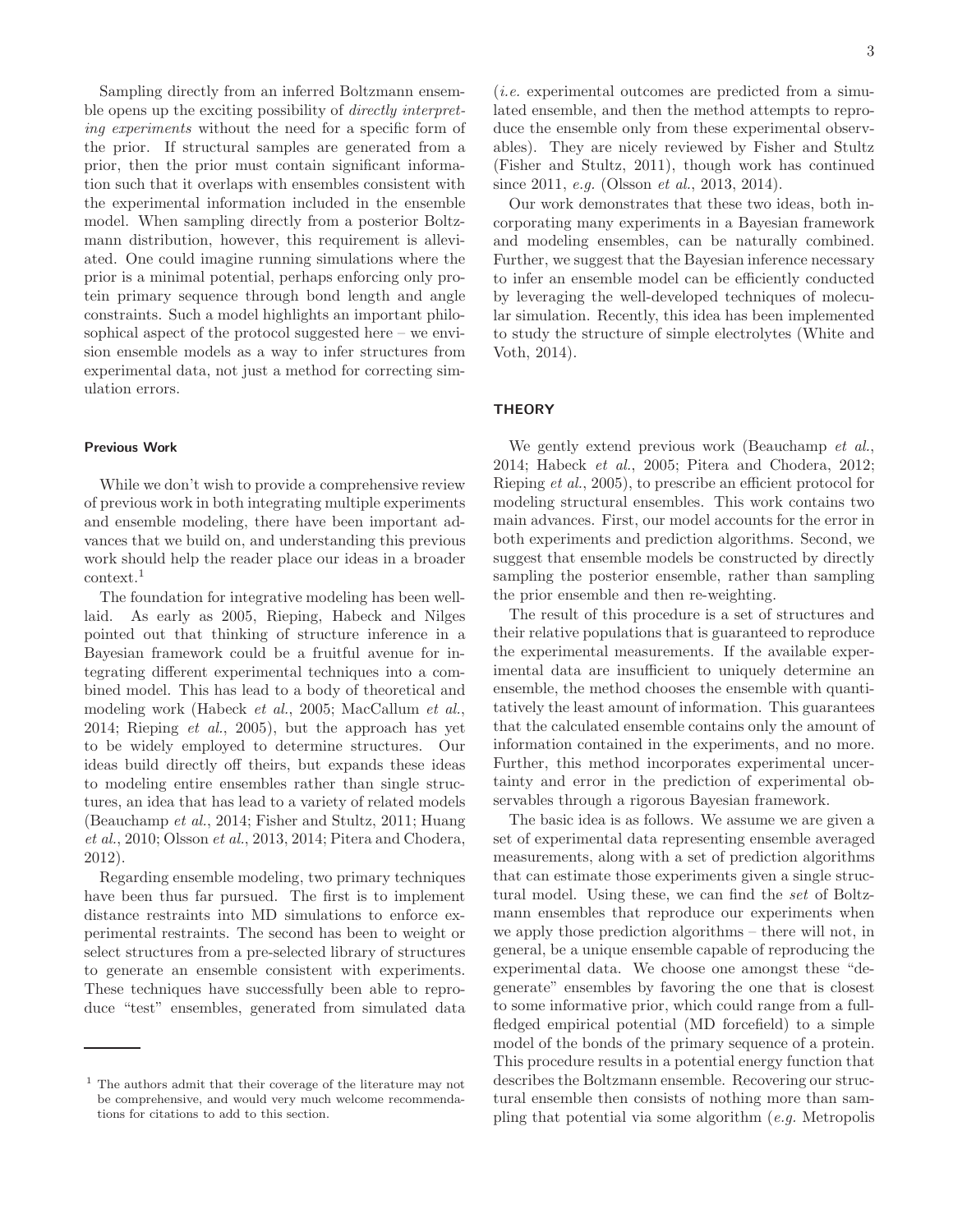#### Choosing Amongst Degenerate Ensembles

Our goal is to produce a structural ensemble that reproduces some experimental observations, taken from a bulk experiment. We ignore momenta and work exclusively in configuration space; a protein configuration is denoted x. Thus, given a set of experimental observations  $a_i$ , our goal is to produce a Boltzmann distribution  $p(\mathbf{x})$  such that those experimental observations are reproduced, *i.e.* choose  $p(\mathbf{x})$  such that  $a_i = \langle f_i \rangle$ , where

$$
\langle f_i \rangle = \int p(\mathbf{x}) f_i(\mathbf{x}) \, d\mathbf{x} \tag{2}
$$

and  $f_i(\mathbf{x})$  is an algorithm for calculating the experimental observable from a configuration, commonly referred to as a forward function.

In general, there may be many such distributions  $p(\mathbf{x})$ that reproduce these observables. To choose amongst them we follow Pitera and Chodera (Pitera and Chodera, 2012) and choose the ensemble that contains quantitatively the least information possible relative to some prior distribution  $m(\mathbf{x})$ .<sup>2</sup> This additional information can be quantified by the relative entropy, D,

$$
D\big[p(\mathbf{x})||m(\mathbf{x})\big] = \int p(\mathbf{x})\log\frac{p(\mathbf{x})}{m(\mathbf{x})}d\mathbf{x}
$$
 (3)

also called the Kullback-Leibler divergence. Thus, we want the distribution  $p(x)$  that minimizes D, subject to the constraint that the experimental data are reproduced. In making this choice, we are limiting our ensemble to include only information present in the experiments we attempt to match, and no more.<sup>3</sup> The relative entropy can be employed post facto to quantitatively measure the structural information content of experiments included, and also should provide a mechanism for assessing what additional experiments would be best to perform to continue refining a structural model.

The information gain must be benchmarked against some "baseline," here denoted as the prior distribution  $m(\mathbf{x})$  that we choose. A natural choice for  $m(\mathbf{x})$  for a situation where large quantities of high-quality experimental information are available might be a potential

 $V_0(\mathbf{x})$  that includes only bonds, angles, and sterics, enforcing the primary structure of the protein as well as basic geometric constraints (no overlapping atoms), but little more. In the case where the experiments at our disposal are fairly limited, a stronger prior, such as an empirical MD forcefield, could be employed. In principle this potential can be anything from quantum calculations to a non-interacting ideal gas.

We will next demonstrate how to find the distribution  $p(x)$  that minimizes (3) subject to the constraint that the Boltzmann distribution obtained gives the experimentally observed values, as in (2). In the next section, we present a more sophisticated model that includes error models for the experimental results and experimental predictors.

We solve the constrained optimization problem minimizing (3) by introducing the Lagrange functional

$$
\Lambda[p(\mathbf{x})] = \int p(\mathbf{x}) \log p(\mathbf{x}) d\mathbf{x} -
$$
\n
$$
\int p(\mathbf{x}) \log m(\mathbf{x}) d\mathbf{x} -
$$
\n
$$
\sum_{i} \lambda_{i} \left( \int f_{i}(\mathbf{x}) p(\mathbf{x}) d\mathbf{x} - a_{i} \right)
$$
\n(4)

where the  $\lambda_i$  are Lagrange multipliers. Finding the root of the functional derivative  $\delta \Lambda / \delta p$  gives the functional extremum of  $p(x)$  (Appendix A.1),

$$
p_{\lambda}(\mathbf{x}) = \frac{1}{Z(\lambda)} \exp\left\{ \sum_{i} \lambda_{i} f_{i}(\mathbf{x}) - V_{0}(\mathbf{x}) \right\} \qquad (5)
$$

where  $Z$  is a normalization constant (partition function), we have written the prior in terms of its corresponding potential  $m(\mathbf{x}) \propto -\log V_0(\mathbf{x})$ , and have added the subscript  $\lambda$  to emphasize that the specific Boltzmann distribution is parameterized by the Lagrange multipliers. This shows that if we can find the Lagrange multipliers  $\lambda$ , we can sample  $p_{\lambda}(\mathbf{x})$  by running a simulation in the potential  $\sum_i \lambda_i f_i(\mathbf{x}) - V_0(\mathbf{x})$ .

The Lagrange multipliers we desire are those that ensure the constraints

$$
a_i = \int f_i(\mathbf{x}) \, p_\lambda(\mathbf{x}) \, d\mathbf{x} \tag{6}
$$

are satisfied. This is easily done through an analogy to statistical mechanics (Rieping et al., 2005). Consider the "free energy" function

$$
\Gamma(\lambda) = -\log Z(\lambda) + \sum_{i} \lambda_i a_i \tag{7}
$$

by finding the roots of the derivatives  $\frac{\partial \Gamma}{\partial \lambda_i}$  (Appendix A.2), we show that  $\langle f_i \rangle_{\mathbf{\lambda}} = a_i$  for all observables i is one extremum of the function  $\Gamma(\lambda)$ . Taking second derivatives shows

$$
H_{ij} = \frac{\partial^2 \Gamma(\lambda)}{\partial \lambda_i \partial \lambda_j} = \langle f_i, f_j \rangle_{\lambda} - \langle f_i \rangle_{\lambda} \langle f_j \rangle_{\lambda}
$$
 (8)

<sup>2</sup> While the result of our derivation is effectively the same as (Pitera and Chodera, 2012) and (Beauchamp et al., 2014), the philosophical choice of minimizing the relative entropy was not highlighted in those works. The derivations there involve an integral involving the differential entropy where the precise connection to the prior potential is obscured.

<sup>3</sup> Thanks to Robert McGibbon for pointing out this is a specific case of posterior regularization (Ganchev et al., 2010).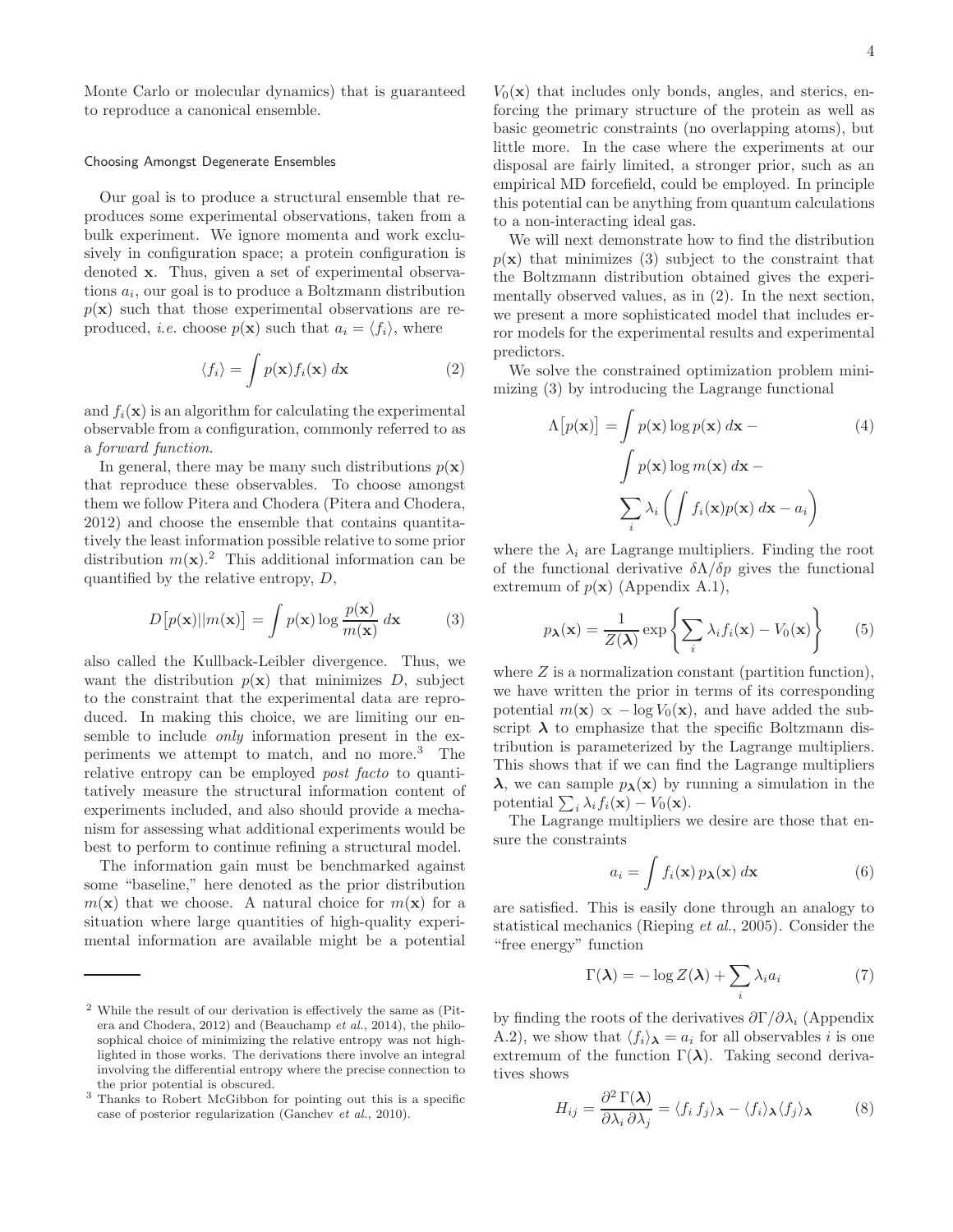that the Hessian of  $\Gamma(\lambda)$  is the covariance matrix of the predicted observables  $f_i$ , which ensures that the Hessian is positive semi-definite. Whenever the the  $f_i$  are not linearly dependent, the Hessian will be positive definite. We assume this is the case going forward, and note it can be ensured by intelligently choosing the set of  $f_i$  to include in the model.

Since the Hessian of  $\Gamma$  is positive definite, this function has a unique extremum, a minimum. At that minimum,  $\langle f_i \rangle_{\mathbf{\lambda}} = a_i$ , *i.e.* the values of  $\mathbf{\lambda}$  satisfy the constraints we wished to find, (6). Thus by numerically minimizing (7), a convex problem, we can find the desired Lagrange multipliers  $\lambda$ .

In practice, computing the gradient and Hessian of  $Γ(λ)$  requires an expectation be evaluated over the equilibrium distribution  $p_{\lambda}(\mathbf{x})$ , which we have written  $\langle \cdot \rangle_{\lambda}$ . This must requires samples of x to estimate the integral (6). These can be generated by protein Monte Carlo or molecular dynamics, which are guaranteed to produce correct the stationary distribution.

Notice throughout the previous discussion we have not included any treatment of possible error in either the experimental values or in the prediction algorithms  $f_i$ . Next, we treat such error.

#### Including Error in the Experiment and Prediction Algorithms

We consider the case where we wish to include a model for the error inherent in both experiment and the forward function predictions in our ensemble model. Suppose we have some model for the probability  $P(a|D)$  that a specific experimental outcome, a, is the correctly predicted ground truth given some observed experimental data D. The shorthand  $P(a|D)$  includes all error due to *both the* experiment and prediction algorithm. Appendix B provides a general example of how this function might be constructed.

Given a model for  $P(a|D)$ , we can treat the possible experimental outcomes as a nuisance parameter, and obtain a single estimate for the Boltzmann distribution

$$
p(\mathbf{x}) = \int_{A} p_{\mathbf{\lambda}}(\mathbf{x}) P(\mathbf{a}|D) \, d\mathbf{a}
$$
 (9)

Where A is the set of experiments our forward functions can possibly predict,  $A = {\mathbf{a} : a_i \in \text{range}[f_i]}$ , excluding e.g. unphysical possibilities such as negative chemical shifts. This model includes all possible experimental "ground truths", and weights them according to how likely each is given the observed experimental data and the quality of the forward functions.

The integral (9) cannot be evaluated directly, however, since the Boltzmann distribution for a given experimental "ground truth",  $p_{\lambda}$ , is parameterized by  $\lambda$  and not **a**. Fortunately, we just derived a method for determining a set of  $\lambda$  corresponding to a single **a** by minimizing the

function Γ. Let us denote this process by  $M$ , that is  $M(\mathbf{a}) = \lambda.$ 

Then, we can write a change of variables formula

$$
P(\lambda|D) = P(\mathbf{a}|D) |J_{M^{-1}}(\lambda)| \tag{10}
$$

where  $J_{M^{-1}}$  is the Jacobian of the inverse of M (Appendix A.4 proves  $M$  is a bijection, and therefore invertible). We can now integrate over  $\lambda$  instead of  $a$ ,

$$
p(\mathbf{x}) = \int_{L} p_{\lambda}(\mathbf{x}) P(\lambda|D) |J_{M^{-1}}(\lambda)| d\lambda \qquad (11)
$$

where L is the image of A,  $M : A \to L$ . In Appendix A.3 we give an explicit formula for  $J_{M^{-1}}$ .

### IMPLEMENTATION

We have begun work on an open-source software package named ODIN that aims to implement this computational framework in an efficient and accessible manner (www.github.com/tjlane/odin).

ODIN will orchestrate the following procedure in order to estimate the Boltzmann ensemble, based on the theory above. We wish to efficiently evaluate the integral (11). This can be performed via a Monte Carlo scheme, which will be efficient if we sample regions of  $\lambda$ -**x** space where the integrand is large.

To perform this, we suggest the following workflow, which is simple but has no guarantees of optimality:

- Construct  $P(\lambda|D)$  and find it's maximum,  $\hat{\lambda}$ , either numerically or analytically.
- Run extensive protein simulations (MD or MC) in the ensemble  $p_{\hat{\lambda}}$ , and record samples  $\{x_i\}$ . This can be done in parallel by running many independent simulations.
- Employ Markov chain Monte Carlo to evaluate the high dimensional integral over  $\lambda$  in (11).
- Run additional sampling or employ left aside samples of  $\{x_i\}$  to check for convergence of the algorithm. It will be impossible in general to evaluate convergence, but we suggest that sampling can be deemed converged when the ensemble averages of the forward functions employed,  $\langle f_i \rangle$ , stabilize.

One possibility that may be fruitful to explore would be running many different simulations in different  $\lambda$  ensembles, perhaps clustered around  $p_{\hat{\lambda}}$ , or by changing the values of  $\lambda$  in serial as simulations progress. Such schemes are directly analogous to the various replicabased and annealing approaches employed in molecular simulation, but here the thermodynamic variables are the Lagrange multipliers  $\lambda$  (instead of e.g. temperature). This could speed sampling, but which scheme will be most efficient is very difficult to analyze and will require heuristics derived from experience.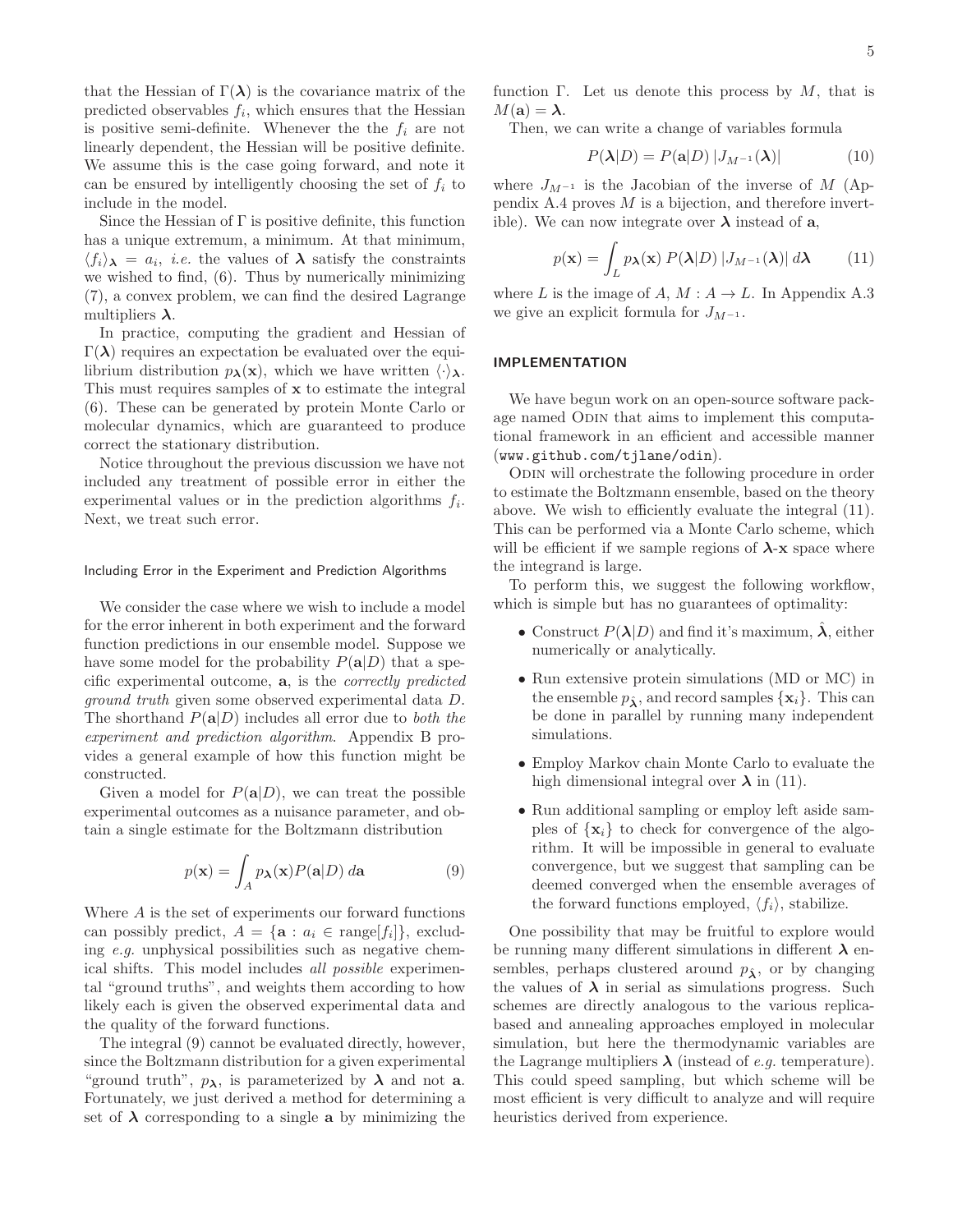### A Comment on Efficiency

A major shortcoming of our scheme is that the factors  $Z(\lambda)$  and  $J_{M^{-1}}(\lambda)$  require integrals over the space of all x in order to evaluate. This greatly reduces the potential efficiency of the method, as samples of  $x$  are necessary to evaluate and sample  $p(\mathbf{x})$ , leading to the need for an iterative scheme. The workflow suggested in the previous section calls for a single iteration, the minimum required, but it is currently unknown if this is the most efficient protocol possible.

Sadly, this problem is general to all inference schemes that attempt to model ensemble properties (such as expectations). Consider properties such as (2). If we wish to ensure that the mean value of an observable,  $\langle f_i \rangle$ , has a specific value without any a priori knowledge of the structure of  $f_i$  or the value of the desired expectation  $\langle f_i \rangle$ , then it will be required that we sample values of  $f_i(\mathbf{x})$ in order to evaluate the viability of the Boltzmann distribution  $p(x)$ . This problem will be faced by any scheme that aims to reproduce ensemble properties.

We suspect that the most efficient ensemble modeling algorithms will be those equipped with efficient ways to sample both **x** and any auxiliary parameters (here,  $\lambda$ ) simultaneously in a way guaranteed to concentrate on regions of configuration space where the Boltzmann weight  $p(x)$  is large. Precisely how to do this for the present method is a subject of ongoing research.

### FUTURE DIRECTIONS

We have presented a method that enables the inference of ensemble structural models from diverse experiments. Our method has a number of attractive properties, including:

- the ability to model arbitrary experimental observables,
- a rigorous treatment of experimental and forward function error, and
- the capability to sample directly from a posterior Boltzmann probability

The method presented here is not unique in this regard, but we feel these three properties form a minimum set of requirements for ensemble modeling techniques, and thus believe the method presented here a viable option for ensemble modeling.

A number of further avenues remain for further research in the nascent field of ensemble modeling. Any such model will be limited by the quality of the forward functions employed. Research into efficient, accurate predictors is mandatory. Software implementations of these

methods and standardized ways of processing experimental data need to be developed and curated by a nascent community.

We have suggested that methods employing long MC or MD runs will be necessary to compute expectations of the form (6), which might make such calculations intractable for a large portion of the structural biology community. The good news is that by leveraging developments from protein simulation community, advances in hardware, software and equilibrium sampling techniques can be leveraged to speed this process; it should be tractable at present for small systems (100 residues or less).

Finally, as discussed previously, research remains to be done into efficient methods for sampling from  $p(\mathbf{x})$  directly. Such sampling schemes will alleviate the need for highly informative priors and should generate large gains in modeling efficiency. We hope that methods for performing MCMC sampling, developed in statistics, might be reappropriated for this purpose.

These challenges granted, we believe this scheme or some other closely related one holds great hope for the integrative modeling of structural ensembles.

## ACKNOWLEDGMENTS

We are grateful to John Chodera for sharing his notes on this subject matter, which led quickly to the extension of his work with Jed Pitera (Pitera and Chodera, 2012) to include error. Discussions with Seb Doniach, Rhiju Das, and Robert McGibbon have also been invaluable.

#### Appendix A: Details of the Derivation of  $p_{\lambda}$

#### 1. Derivation of Equation (5)

We begin with the Lagrange functional (4). We wish to find the functional extremum. Analogous to standard (non-functional) Lagrange multipliers, taking derivatives with respect to the conjugate variables  $\lambda_i$ ,  $0 = \partial \Lambda / \partial \lambda_i$ , reproduces the constraints (2). The functional derivative  $\partial$ Λ/ $\partial$ *p* is defined as

$$
\int \frac{\partial \Lambda[p]}{\partial p(\mathbf{x})} \phi(\mathbf{x}) d\mathbf{x} = \frac{d}{d\epsilon} \Lambda[p + \epsilon \phi] \Big|_{\epsilon=0}
$$

evaluating the left hand side,

$$
\frac{d}{d\epsilon} \Lambda[p + \epsilon \phi] \Big|_{\epsilon=0} = \int \phi + \phi \log p \, d\mathbf{x}
$$

$$
- \int \phi \log m \, d\mathbf{x}
$$

$$
- \sum_{i} \lambda_{i} \int f_{i} \phi \, d\mathbf{x}
$$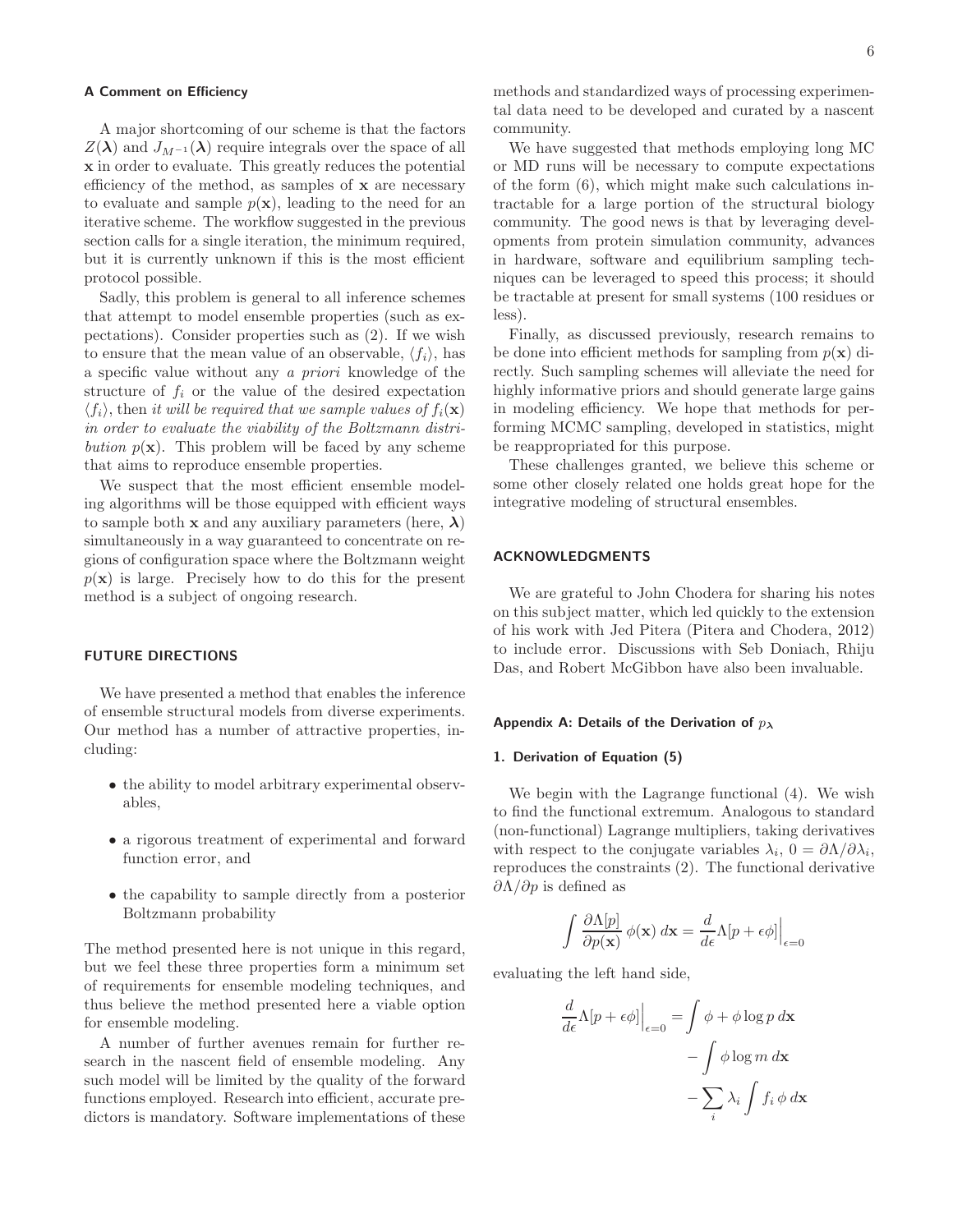which, by the functional derivative definition, shows

$$
\frac{\partial \Lambda[p]}{\partial p} = 1 + \log p - \log m - \sum_{i} \lambda_i f_i
$$

at the extremum  $\partial \Lambda / \partial p = 0$ ,

$$
\log p = \log m + \sum_{i} \lambda_i f_i - 1
$$

Because the resulting p is parameterized in terms of  $\lambda$ , and is not normalized, we will denote its normalized form by  $p_{\lambda} \equiv p / \int p \, d\mathbf{x}$ . This allows us to write

$$
p_{\boldsymbol{\lambda}}(\mathbf{x}) \propto m(\mathbf{x}) \exp\left\{ \sum_{i} \lambda_i f_i(\mathbf{x}) - 1 \right\} \tag{A1}
$$

Defining a normalization constant (partition function)  $Z(\lambda) = e^{-1} \int m(\mathbf{x}) \exp \left\{ \sum_i \lambda_i f_i(\mathbf{x}) \right\} d\mathbf{x}$ , we obtain

$$
p_{\lambda}(\mathbf{x}) = \frac{m(\mathbf{x})}{Z(\lambda)} \exp\left\{ \sum_{i} \lambda_{i} f_{i}(\mathbf{x}) \right\}
$$
 (A2)

Finally, rewriting  $m(\mathbf{x}) = -\log V_0(\mathbf{x})$  gives (5).

#### 2. Derivation of ∇Γ

Beginning with (7), we show  $\langle f_i \rangle_{\mathbf{\lambda}} = a_i$  is a local extremum of Γ. A similar calculation can be used to derive the Hessian  $H(\lambda)$  and later the Jacobian  $J_{M^{-1}}$  by taking second derivatives.

$$
0 = \frac{\partial \Gamma}{\partial \lambda_i}
$$
  
=  $-\frac{1}{Z(\lambda)} \frac{\partial Z(\lambda)}{\partial \lambda_i} + a_i$   
=  $-\frac{1}{Z(\lambda)} \frac{\partial}{\partial \lambda_i} \left( \int \exp \left\{ \sum_i \lambda_i f_i(\mathbf{x}) - V_0(\mathbf{x}) \right\} d\mathbf{x} \right) + a_i$   
=  $-\frac{1}{Z(\lambda)} \int f_i(\mathbf{x}) \exp \left\{ \sum_i \lambda_i f_i(\mathbf{x}) - V_0(\mathbf{x}) \right\} d\mathbf{x} + a_i$   
=  $-\langle f_i \rangle_{\lambda} + a_i$ 

This calculation may be familiar from statistical mechanics, as it is the method employed to find equilibrium values of thermodynamic parameters by minimizing a free energy function.

#### 3. Explicit form of the Jacobian

We compute the Jacobian  $J_{M^{-1}}$  for reference. One element of the Jacobian matrix can be written

$$
\begin{aligned} \left[J_{M^{-1}}\right]_{ij} &= \frac{\partial M_i^{-1}(\lambda)}{\partial \lambda_j} \\ &= \frac{\partial}{\partial \lambda_j} \left( \int \frac{f_i(\mathbf{x})}{Z(\lambda)} \exp\left\{ \sum_i \lambda_i f_i(\mathbf{x}) - V_0(\mathbf{x}) \right\} d\mathbf{x} \right) \\ &= \langle f_i \, f_j \rangle_\lambda - \langle f_i \rangle_\lambda \langle f_j \rangle_\lambda \end{aligned}
$$

Note this is the exact same computation as in (8).

#### 4. Proof M is Invertible

We demonstrate that the process of translating a set of experimental observations a into a set of Lagrange multipliers  $\lambda$  is bijective for possible values of **a**.

We denote this procedure by  $M(\mathbf{a}) = \lambda$ ; previously, we showed that this could be done numerically by minimizing  $\Gamma$  in eq. (7). Recall  $A = {\mathbf{a} : a_i \in \text{range}[f_i]}$ , and  $L$  is the image of  $A$  under operation  $M$ . Then we will show  $M : A \to L$  is bijective so long as the Hessian (8) is positive definite everywhere in  $\lambda$ .

For a given  $\lambda \in L$ , we know the corresponding a is given by  $\langle f \rangle_{\lambda}$ . Suppose there existed a' such that  $M(\mathbf{a}') = M(\mathbf{a})$ . Since the Hessian of  $\Gamma$  in (8) is positive definite, then  $M(\mathbf{a}') = M(\mathbf{a}) = \lambda$ . Further, it would also be the case that  $\langle f \rangle_{\lambda} = a' = a$ . This shows that M is one-to-one. Since  $L$  is defined as the range of  $M$ , it is also onto. Therefore, M is a bijection, and has an inverse.

### Appendix B: Example of Constructing  $P(a|D)$

We stated previously that the error model written  $P(a|D)$  should include errors for both the experiment and prediction models employed. It is generally straightforward to write down the experimental error model as the probability of a specific ground truth  $a'$  given some experimental data, D. Prediction algorithms also usually report the probability that a given value a is the ground truth given the prediction was some other value, say  $a'$ .

These two error models can then be composed into a single model

$$
p(\mathbf{a}|D) = \int P_f(\mathbf{a}|\mathbf{a}') P_e(\mathbf{a}'|D) \, d\mathbf{a}'
$$

where  $P_f(\mathbf{a}|\mathbf{a}')$  and  $P_e(\mathbf{a}'|D)$  represent the error models for the predictors and experiments, respectively.

Let us provide a concrete example of this construction. First we consider  $P_e(\mathbf{a}^{\prime}|D)$ . Suppose the experiments are